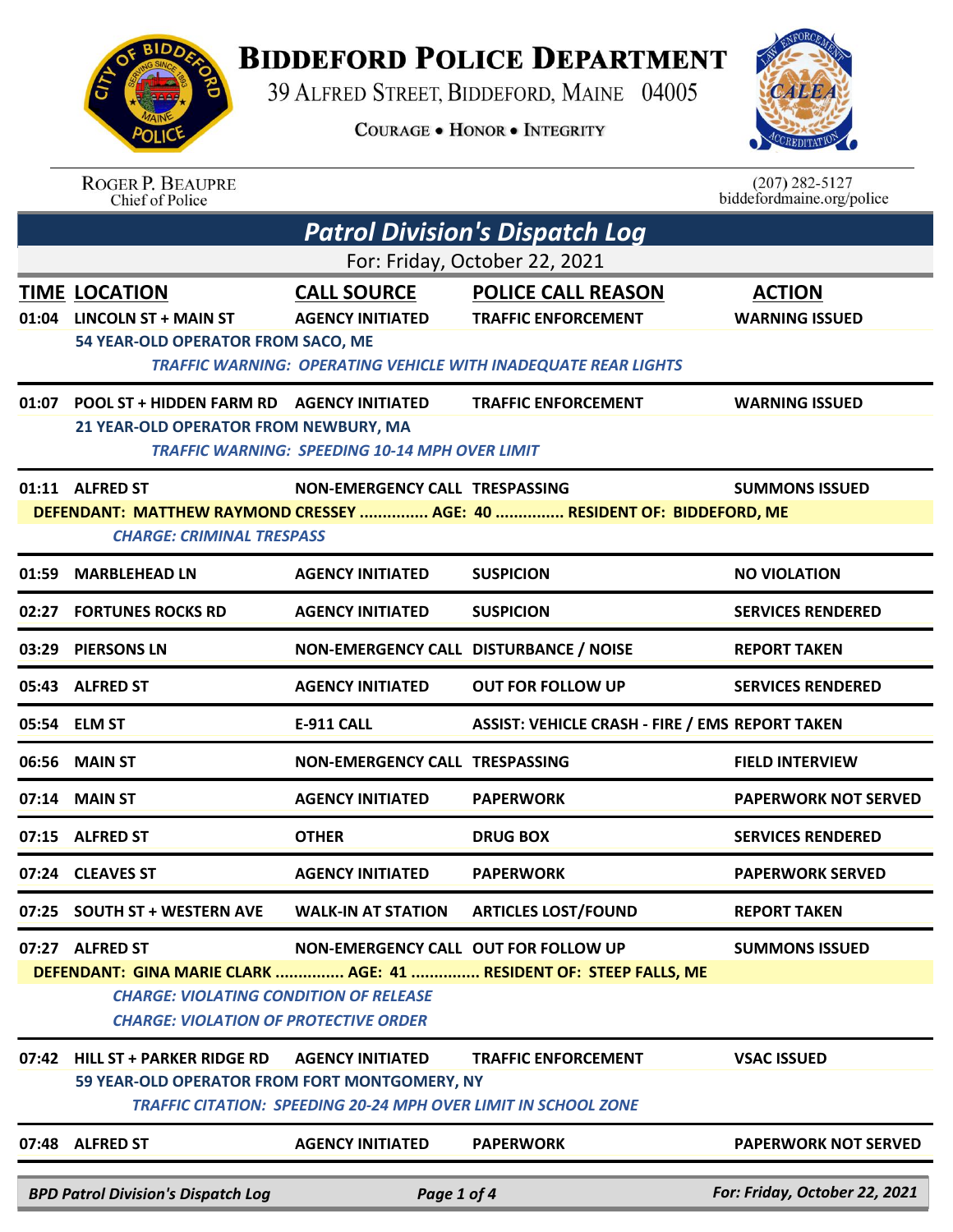| <b>ELM ST + AMHERST ST</b><br>NON-EMERGENCY CALL VEHICLE CRASH - POLICE ONLY<br><b>STATE FORM TAKEN</b><br>08:38 ALFRED ST<br><b>AGENCY INITIATED</b><br><b>PAPERWORK</b><br><b>PAPERWORK SERVED</b><br><b>MAIN ST</b><br><b>AGENCY INITIATED</b><br><b>COMMUNITY ENGAGEMENT</b><br><b>NO VIOLATION</b><br>08:39 CUTTS ST<br>NON-EMERGENCY CALL DISTURBANCE / NOISE<br><b>SERVICES RENDERED</b><br>08:48 FOSS ST<br>NON-EMERGENCY CALL WRIT OF POSSESSION<br><b>DISPATCH HANDLED</b><br>09:14 ALFRED ST<br><b>DISPATCH HANDLED</b><br><b>WALK-IN AT STATION</b><br><b>PAPERWORK</b><br>09:21 HIGH ST<br><b>WALK-IN AT STATION</b><br><b>HARASSMENT</b><br><b>REPORT TAKEN</b><br>09:22 POOL ST<br><b>NON-EMERGENCY CALL DISABLED VEHICLE</b><br><b>SERVICES RENDERED</b><br>09:41 PINE ST<br>NON-EMERGENCY CALL ASSIST CITIZEN<br><b>SERVICES RENDERED</b><br>09:47 LESTER B ORCUTT BLVD<br><b>NON-EMERGENCY CALL ALARM - POLICE</b><br><b>FALSE ALARM</b><br><b>MAIN ST</b><br><b>E-911 CALL</b><br><b>DISTURBANCE / NOISE</b><br><b>REPORT TAKEN</b><br>10:07 JEFFERSON ST + WASHINGTO E-911 CALL<br><b>DISABLED VEHICLE</b><br><b>SERVICES RENDERED</b><br>10:10 WENTWORTH ST<br><b>NON-EMERGENCY CALL CHECK WELFARE</b><br><b>SERVICES RENDERED</b><br><b>MARINER WAY</b><br>NON-EMERGENCY CALL TRESPASSING<br><b>FIELD INTERVIEW</b><br>10:14<br>10:32 WEST CUTTS ST<br><b>WALK-IN AT STATION</b><br><b>SERVICES RENDERED</b><br><b>PAPERWORK</b><br>10:44 RATHIER ST<br><b>E-911 CALL</b><br><b>CRIMINAL MISCHIEF</b><br><b>REPORT TAKEN</b><br><b>AGENCY INITIATED</b><br>11:02 PINEWOOD CIR<br><b>ANIMAL COMPLAINT</b><br><b>REPORT TAKEN</b><br>11:12 FOSS ST<br>NON-EMERGENCY CALL PARKING COMPLAINT<br><b>REPORT TAKEN</b><br>11:21 GEORGE ST<br><b>AGENCY INITIATED</b><br><b>ANIMAL COMPLAINT</b><br><b>WARNING ISSUED</b><br>11:22 MAIN ST<br>NON-EMERGENCY CALL CIVIL COMPLAINT<br><b>CIVIL COMPLAINT</b><br><b>MAIN ST</b><br>NON-EMERGENCY CALL CRIMINAL MISCHIEF<br>11:30<br><b>REPORT TAKEN</b><br>11:53 ALFRED ST<br><b>CRIM THREAT / TERRORIZING</b><br><b>WALK-IN AT STATION</b><br><b>REPORT TAKEN</b><br>12:09 POOL ST + MEETINGHOUSE R AGENCY INITIATED<br><b>TRAFFIC ENFORCEMENT</b><br><b>WARNING ISSUED</b><br>20 YEAR-OLD OPERATOR FROM NORTH HAMPTON, NH<br><b>TRAFFIC WARNING: SPEEDING 10-14 MPH OVER LIMIT</b><br>13:10 ALFRED ST<br>NON-EMERGENCY CALL VEHICLE CRASH - POLICE ONLY<br><b>STATE FORM TAKEN</b><br><b>ORCHARD ST</b><br>E-911 CALL<br><b>VEHICLE CRASH - POLICE ONLY</b><br><b>REPORT TAKEN</b><br><b>HIGH ST</b><br>NON-EMERGENCY CALL ANIMAL COMPLAINT<br><b>SERVICES RENDERED</b><br>13:29<br>13:45 SACO FALLS WAY<br><b>OTHER</b><br><b>OUT FOR FOLLOW UP</b><br><b>SERVICES RENDERED</b> | 08:07 | <b>TIME LOCATION</b><br><b>BARRA RD</b> | <b>CALL SOURCE</b><br><b>NON-EMERGENCY CALL ALARM - POLICE</b> | <b>POLICE CALL REASON</b> | <b>ACTION</b><br><b>FALSE ALARM</b> |
|-----------------------------------------------------------------------------------------------------------------------------------------------------------------------------------------------------------------------------------------------------------------------------------------------------------------------------------------------------------------------------------------------------------------------------------------------------------------------------------------------------------------------------------------------------------------------------------------------------------------------------------------------------------------------------------------------------------------------------------------------------------------------------------------------------------------------------------------------------------------------------------------------------------------------------------------------------------------------------------------------------------------------------------------------------------------------------------------------------------------------------------------------------------------------------------------------------------------------------------------------------------------------------------------------------------------------------------------------------------------------------------------------------------------------------------------------------------------------------------------------------------------------------------------------------------------------------------------------------------------------------------------------------------------------------------------------------------------------------------------------------------------------------------------------------------------------------------------------------------------------------------------------------------------------------------------------------------------------------------------------------------------------------------------------------------------------------------------------------------------------------------------------------------------------------------------------------------------------------------------------------------------------------------------------------------------------------------------------------------------------------------------------------------------------------------------------------------------------------------------------------------------------------------------------------------------------------------------------------------------------------------------------------------------------------------------------------------------------------------------------|-------|-----------------------------------------|----------------------------------------------------------------|---------------------------|-------------------------------------|
|                                                                                                                                                                                                                                                                                                                                                                                                                                                                                                                                                                                                                                                                                                                                                                                                                                                                                                                                                                                                                                                                                                                                                                                                                                                                                                                                                                                                                                                                                                                                                                                                                                                                                                                                                                                                                                                                                                                                                                                                                                                                                                                                                                                                                                                                                                                                                                                                                                                                                                                                                                                                                                                                                                                                               | 08:23 |                                         |                                                                |                           |                                     |
|                                                                                                                                                                                                                                                                                                                                                                                                                                                                                                                                                                                                                                                                                                                                                                                                                                                                                                                                                                                                                                                                                                                                                                                                                                                                                                                                                                                                                                                                                                                                                                                                                                                                                                                                                                                                                                                                                                                                                                                                                                                                                                                                                                                                                                                                                                                                                                                                                                                                                                                                                                                                                                                                                                                                               |       |                                         |                                                                |                           |                                     |
|                                                                                                                                                                                                                                                                                                                                                                                                                                                                                                                                                                                                                                                                                                                                                                                                                                                                                                                                                                                                                                                                                                                                                                                                                                                                                                                                                                                                                                                                                                                                                                                                                                                                                                                                                                                                                                                                                                                                                                                                                                                                                                                                                                                                                                                                                                                                                                                                                                                                                                                                                                                                                                                                                                                                               | 08:38 |                                         |                                                                |                           |                                     |
|                                                                                                                                                                                                                                                                                                                                                                                                                                                                                                                                                                                                                                                                                                                                                                                                                                                                                                                                                                                                                                                                                                                                                                                                                                                                                                                                                                                                                                                                                                                                                                                                                                                                                                                                                                                                                                                                                                                                                                                                                                                                                                                                                                                                                                                                                                                                                                                                                                                                                                                                                                                                                                                                                                                                               |       |                                         |                                                                |                           |                                     |
|                                                                                                                                                                                                                                                                                                                                                                                                                                                                                                                                                                                                                                                                                                                                                                                                                                                                                                                                                                                                                                                                                                                                                                                                                                                                                                                                                                                                                                                                                                                                                                                                                                                                                                                                                                                                                                                                                                                                                                                                                                                                                                                                                                                                                                                                                                                                                                                                                                                                                                                                                                                                                                                                                                                                               |       |                                         |                                                                |                           |                                     |
|                                                                                                                                                                                                                                                                                                                                                                                                                                                                                                                                                                                                                                                                                                                                                                                                                                                                                                                                                                                                                                                                                                                                                                                                                                                                                                                                                                                                                                                                                                                                                                                                                                                                                                                                                                                                                                                                                                                                                                                                                                                                                                                                                                                                                                                                                                                                                                                                                                                                                                                                                                                                                                                                                                                                               |       |                                         |                                                                |                           |                                     |
|                                                                                                                                                                                                                                                                                                                                                                                                                                                                                                                                                                                                                                                                                                                                                                                                                                                                                                                                                                                                                                                                                                                                                                                                                                                                                                                                                                                                                                                                                                                                                                                                                                                                                                                                                                                                                                                                                                                                                                                                                                                                                                                                                                                                                                                                                                                                                                                                                                                                                                                                                                                                                                                                                                                                               |       |                                         |                                                                |                           |                                     |
|                                                                                                                                                                                                                                                                                                                                                                                                                                                                                                                                                                                                                                                                                                                                                                                                                                                                                                                                                                                                                                                                                                                                                                                                                                                                                                                                                                                                                                                                                                                                                                                                                                                                                                                                                                                                                                                                                                                                                                                                                                                                                                                                                                                                                                                                                                                                                                                                                                                                                                                                                                                                                                                                                                                                               |       |                                         |                                                                |                           |                                     |
|                                                                                                                                                                                                                                                                                                                                                                                                                                                                                                                                                                                                                                                                                                                                                                                                                                                                                                                                                                                                                                                                                                                                                                                                                                                                                                                                                                                                                                                                                                                                                                                                                                                                                                                                                                                                                                                                                                                                                                                                                                                                                                                                                                                                                                                                                                                                                                                                                                                                                                                                                                                                                                                                                                                                               |       |                                         |                                                                |                           |                                     |
|                                                                                                                                                                                                                                                                                                                                                                                                                                                                                                                                                                                                                                                                                                                                                                                                                                                                                                                                                                                                                                                                                                                                                                                                                                                                                                                                                                                                                                                                                                                                                                                                                                                                                                                                                                                                                                                                                                                                                                                                                                                                                                                                                                                                                                                                                                                                                                                                                                                                                                                                                                                                                                                                                                                                               |       |                                         |                                                                |                           |                                     |
|                                                                                                                                                                                                                                                                                                                                                                                                                                                                                                                                                                                                                                                                                                                                                                                                                                                                                                                                                                                                                                                                                                                                                                                                                                                                                                                                                                                                                                                                                                                                                                                                                                                                                                                                                                                                                                                                                                                                                                                                                                                                                                                                                                                                                                                                                                                                                                                                                                                                                                                                                                                                                                                                                                                                               | 09:50 |                                         |                                                                |                           |                                     |
|                                                                                                                                                                                                                                                                                                                                                                                                                                                                                                                                                                                                                                                                                                                                                                                                                                                                                                                                                                                                                                                                                                                                                                                                                                                                                                                                                                                                                                                                                                                                                                                                                                                                                                                                                                                                                                                                                                                                                                                                                                                                                                                                                                                                                                                                                                                                                                                                                                                                                                                                                                                                                                                                                                                                               |       |                                         |                                                                |                           |                                     |
|                                                                                                                                                                                                                                                                                                                                                                                                                                                                                                                                                                                                                                                                                                                                                                                                                                                                                                                                                                                                                                                                                                                                                                                                                                                                                                                                                                                                                                                                                                                                                                                                                                                                                                                                                                                                                                                                                                                                                                                                                                                                                                                                                                                                                                                                                                                                                                                                                                                                                                                                                                                                                                                                                                                                               |       |                                         |                                                                |                           |                                     |
|                                                                                                                                                                                                                                                                                                                                                                                                                                                                                                                                                                                                                                                                                                                                                                                                                                                                                                                                                                                                                                                                                                                                                                                                                                                                                                                                                                                                                                                                                                                                                                                                                                                                                                                                                                                                                                                                                                                                                                                                                                                                                                                                                                                                                                                                                                                                                                                                                                                                                                                                                                                                                                                                                                                                               |       |                                         |                                                                |                           |                                     |
|                                                                                                                                                                                                                                                                                                                                                                                                                                                                                                                                                                                                                                                                                                                                                                                                                                                                                                                                                                                                                                                                                                                                                                                                                                                                                                                                                                                                                                                                                                                                                                                                                                                                                                                                                                                                                                                                                                                                                                                                                                                                                                                                                                                                                                                                                                                                                                                                                                                                                                                                                                                                                                                                                                                                               |       |                                         |                                                                |                           |                                     |
|                                                                                                                                                                                                                                                                                                                                                                                                                                                                                                                                                                                                                                                                                                                                                                                                                                                                                                                                                                                                                                                                                                                                                                                                                                                                                                                                                                                                                                                                                                                                                                                                                                                                                                                                                                                                                                                                                                                                                                                                                                                                                                                                                                                                                                                                                                                                                                                                                                                                                                                                                                                                                                                                                                                                               |       |                                         |                                                                |                           |                                     |
|                                                                                                                                                                                                                                                                                                                                                                                                                                                                                                                                                                                                                                                                                                                                                                                                                                                                                                                                                                                                                                                                                                                                                                                                                                                                                                                                                                                                                                                                                                                                                                                                                                                                                                                                                                                                                                                                                                                                                                                                                                                                                                                                                                                                                                                                                                                                                                                                                                                                                                                                                                                                                                                                                                                                               |       |                                         |                                                                |                           |                                     |
|                                                                                                                                                                                                                                                                                                                                                                                                                                                                                                                                                                                                                                                                                                                                                                                                                                                                                                                                                                                                                                                                                                                                                                                                                                                                                                                                                                                                                                                                                                                                                                                                                                                                                                                                                                                                                                                                                                                                                                                                                                                                                                                                                                                                                                                                                                                                                                                                                                                                                                                                                                                                                                                                                                                                               |       |                                         |                                                                |                           |                                     |
|                                                                                                                                                                                                                                                                                                                                                                                                                                                                                                                                                                                                                                                                                                                                                                                                                                                                                                                                                                                                                                                                                                                                                                                                                                                                                                                                                                                                                                                                                                                                                                                                                                                                                                                                                                                                                                                                                                                                                                                                                                                                                                                                                                                                                                                                                                                                                                                                                                                                                                                                                                                                                                                                                                                                               |       |                                         |                                                                |                           |                                     |
|                                                                                                                                                                                                                                                                                                                                                                                                                                                                                                                                                                                                                                                                                                                                                                                                                                                                                                                                                                                                                                                                                                                                                                                                                                                                                                                                                                                                                                                                                                                                                                                                                                                                                                                                                                                                                                                                                                                                                                                                                                                                                                                                                                                                                                                                                                                                                                                                                                                                                                                                                                                                                                                                                                                                               |       |                                         |                                                                |                           |                                     |
|                                                                                                                                                                                                                                                                                                                                                                                                                                                                                                                                                                                                                                                                                                                                                                                                                                                                                                                                                                                                                                                                                                                                                                                                                                                                                                                                                                                                                                                                                                                                                                                                                                                                                                                                                                                                                                                                                                                                                                                                                                                                                                                                                                                                                                                                                                                                                                                                                                                                                                                                                                                                                                                                                                                                               |       |                                         |                                                                |                           |                                     |
|                                                                                                                                                                                                                                                                                                                                                                                                                                                                                                                                                                                                                                                                                                                                                                                                                                                                                                                                                                                                                                                                                                                                                                                                                                                                                                                                                                                                                                                                                                                                                                                                                                                                                                                                                                                                                                                                                                                                                                                                                                                                                                                                                                                                                                                                                                                                                                                                                                                                                                                                                                                                                                                                                                                                               |       |                                         |                                                                |                           |                                     |
|                                                                                                                                                                                                                                                                                                                                                                                                                                                                                                                                                                                                                                                                                                                                                                                                                                                                                                                                                                                                                                                                                                                                                                                                                                                                                                                                                                                                                                                                                                                                                                                                                                                                                                                                                                                                                                                                                                                                                                                                                                                                                                                                                                                                                                                                                                                                                                                                                                                                                                                                                                                                                                                                                                                                               |       |                                         |                                                                |                           |                                     |
|                                                                                                                                                                                                                                                                                                                                                                                                                                                                                                                                                                                                                                                                                                                                                                                                                                                                                                                                                                                                                                                                                                                                                                                                                                                                                                                                                                                                                                                                                                                                                                                                                                                                                                                                                                                                                                                                                                                                                                                                                                                                                                                                                                                                                                                                                                                                                                                                                                                                                                                                                                                                                                                                                                                                               |       |                                         |                                                                |                           |                                     |
|                                                                                                                                                                                                                                                                                                                                                                                                                                                                                                                                                                                                                                                                                                                                                                                                                                                                                                                                                                                                                                                                                                                                                                                                                                                                                                                                                                                                                                                                                                                                                                                                                                                                                                                                                                                                                                                                                                                                                                                                                                                                                                                                                                                                                                                                                                                                                                                                                                                                                                                                                                                                                                                                                                                                               | 13:25 |                                         |                                                                |                           |                                     |
|                                                                                                                                                                                                                                                                                                                                                                                                                                                                                                                                                                                                                                                                                                                                                                                                                                                                                                                                                                                                                                                                                                                                                                                                                                                                                                                                                                                                                                                                                                                                                                                                                                                                                                                                                                                                                                                                                                                                                                                                                                                                                                                                                                                                                                                                                                                                                                                                                                                                                                                                                                                                                                                                                                                                               |       |                                         |                                                                |                           |                                     |
|                                                                                                                                                                                                                                                                                                                                                                                                                                                                                                                                                                                                                                                                                                                                                                                                                                                                                                                                                                                                                                                                                                                                                                                                                                                                                                                                                                                                                                                                                                                                                                                                                                                                                                                                                                                                                                                                                                                                                                                                                                                                                                                                                                                                                                                                                                                                                                                                                                                                                                                                                                                                                                                                                                                                               |       |                                         |                                                                |                           |                                     |

*BPD Patrol Division's Dispatch Log Page 2 of 4 For: Friday, October 22, 2021*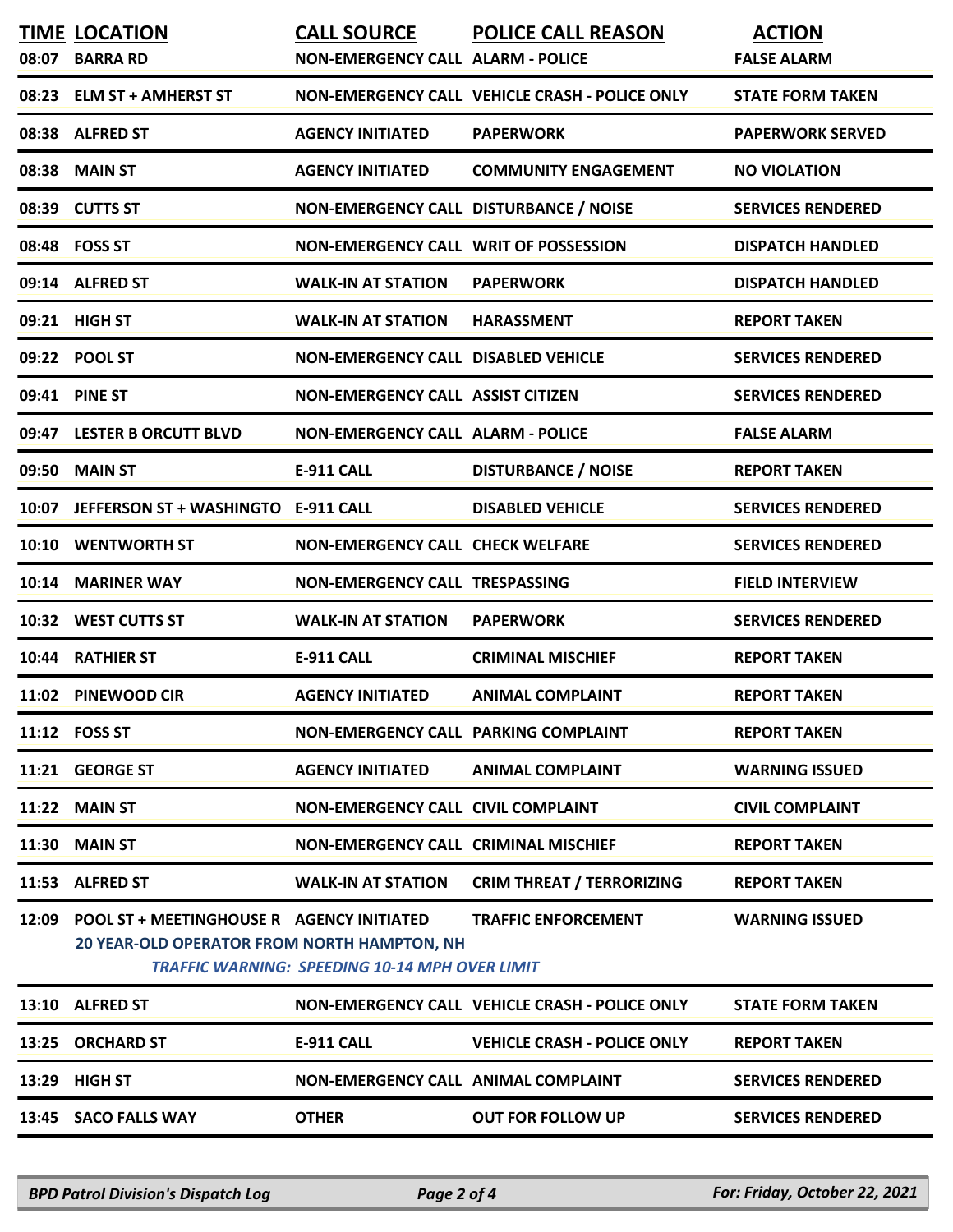| 13:59 | <b>TIME LOCATION</b><br>WEST ST + ELM ST                                   | <b>CALL SOURCE</b><br>NON-EMERGENCY CALL DISABLED VEHICLE                                               | <b>POLICE CALL REASON</b>                                                                                            | <b>ACTION</b><br><b>SERVICES RENDERED</b> |
|-------|----------------------------------------------------------------------------|---------------------------------------------------------------------------------------------------------|----------------------------------------------------------------------------------------------------------------------|-------------------------------------------|
|       | 14:26 SOUTH ST + MAIN ST                                                   | <b>NON-EMERGENCY CALL BOLO</b>                                                                          |                                                                                                                      | <b>NEGATIVE CONTACT</b>                   |
|       | 14:28 SULLIVAN ST                                                          | <b>WALK-IN AT STATION</b>                                                                               | <b>ASSAULT</b>                                                                                                       | <b>REPORT TAKEN</b>                       |
|       | 15:21 STATE ST                                                             | <b>E-911 CALL</b>                                                                                       | <b>RECOVERED STOLEN PROPERTY</b>                                                                                     | <b>REPORT TAKEN</b>                       |
| 15:27 | ALFRED ST + BIDDEFORD GAT NON-EMERGENCY CALL DISABLED VEHICLE              |                                                                                                         |                                                                                                                      | <b>VEHICLE TOWED</b>                      |
| 15:34 | <b>MIDDLE ST</b>                                                           | <b>AGENCY INITIATED</b>                                                                                 | <b>ANIMAL COMPLAINT</b>                                                                                              | <b>WARNING ISSUED</b>                     |
| 15:38 | <b>MAIN ST</b>                                                             | NON-EMERGENCY CALL CRIMINAL MISCHIEF                                                                    |                                                                                                                      | <b>REPORT TAKEN</b>                       |
| 15:49 | <b>PIKE ST</b>                                                             | <b>NON-EMERGENCY CALL THEFT</b>                                                                         |                                                                                                                      | <b>REPORT TAKEN</b>                       |
|       | 15:51 SOUTH ST                                                             | <b>NON-EMERGENCY CALL CIVIL COMPLAINT</b>                                                               |                                                                                                                      | <b>CIVIL COMPLAINT</b>                    |
| 15:56 | <b>BUZZELL RD</b>                                                          | <b>NON-EMERGENCY CALL BOLO</b>                                                                          |                                                                                                                      | <b>REFERRED OTHER AGENCY</b>              |
| 16:37 | <b>ALFRED ST + MAINE TPKE</b>                                              | <b>E-911 CALL</b>                                                                                       | <b>BOLO</b>                                                                                                          | <b>NO VIOLATION</b>                       |
| 16:38 | ALFRED ST + WASHINGTON S E-911 CALL                                        |                                                                                                         | ATTEMPTED/THREATENED SUICIDE REPORT TAKEN                                                                            |                                           |
| 16:38 | <b>BUZZELL RD + CRICKETT LN</b><br>23 YEAR-OLD OPERATOR FROM BIDDEFORD, ME | <b>AGENCY INITIATED</b><br><b>TRAFFIC WARNING: SPEEDING 15 TO 19 OVER LIMIT</b>                         | <b>TRAFFIC ENFORCEMENT</b>                                                                                           | <b>WARNING ISSUED</b>                     |
| 16:57 | <b>BUZZELL RD + CRICKETT LN</b><br>39 YEAR-OLD OPERATOR FROM BIDDEFORD, ME | <b>AGENCY INITIATED</b><br><b>TRAFFIC WARNING: SPEEDING 15 TO 19 OVER LIMIT</b>                         | <b>TRAFFIC ENFORCEMENT</b>                                                                                           | <b>WARNING ISSUED</b>                     |
| 17:02 | <b>BIDDEFORD GATEWAY CTR</b>                                               | <b>AGENCY INITIATED</b>                                                                                 | <b>DISABLED VEHICLE</b>                                                                                              | <b>SERVICES RENDERED</b>                  |
|       | 17:07 SHOPS WAY                                                            |                                                                                                         | <b>WALK-IN AT STATION VEHICLE CRASH - POLICE ONLY</b>                                                                | <b>SERVICES RENDERED</b>                  |
| 17:48 | <b>BEAR RUN DR</b>                                                         | NON-EMERGENCY CALL ANIMAL COMPLAINT                                                                     |                                                                                                                      | <b>SERVICES RENDERED</b>                  |
| 18:06 | <b>GODBOUT WAY</b>                                                         | <b>AGENCY INITIATED</b>                                                                                 | <b>ASSIST: MEDICAL</b>                                                                                               | <b>NO TRANSPORT</b>                       |
| 18:08 |                                                                            |                                                                                                         |                                                                                                                      |                                           |
|       | <b>POOL ST</b>                                                             | <b>AGENCY INITIATED</b>                                                                                 | <b>VEHICLE CRASH - POLICE ONLY</b>                                                                                   | <b>STATE FORM TAKEN</b>                   |
|       | 18:23 SOUTH ST                                                             | <b>E-911 CALL</b>                                                                                       | <b>BOLO</b>                                                                                                          | <b>SERVICES RENDERED</b>                  |
| 18:37 | <b>ALFRED ST + SUMMIT ST</b><br><b>68 YEAR-OLD OPERATOR FROM SACO, ME</b>  |                                                                                                         | NON-EMERGENCY CALL VEHICLE CRASH - POLICE ONLY<br>TRAFFIC CITATION: OPER. MV W/ EXPIRED MAINE LICENSE < OR = 90 DAYS | <b>VSAC ISSUED</b>                        |
|       | 18:46 CUTTS ST                                                             | NON-EMERGENCY CALL DISTURBANCE / NOISE                                                                  |                                                                                                                      | <b>SERVICES RENDERED</b>                  |
|       | 18:50 BOULDER WAY                                                          | NON-EMERGENCY CALL SHOPLIFTING<br><b>CHARGE: THEFT BY UNAUTHORIZED TAKING OR TRANSFER - SHOPLIFTING</b> | DEFENDANT: DONNA M ADAMS  AGE: 58  RESIDENT OF: BIDDEFORD, ME                                                        | <b>SUMMONS ISSUED</b>                     |
| 19:03 | <b>PRECOURT ST + ELM ST</b>                                                | <b>E-911 CALL</b>                                                                                       | <b>BOLO</b>                                                                                                          | <b>NO VIOLATION</b>                       |
| 19:09 | <b>LINCOLN ST + STONE ST</b>                                               | NON-EMERGENCY CALL JUVENILE OFFENSES                                                                    |                                                                                                                      | <b>NEGATIVE CONTACT</b>                   |